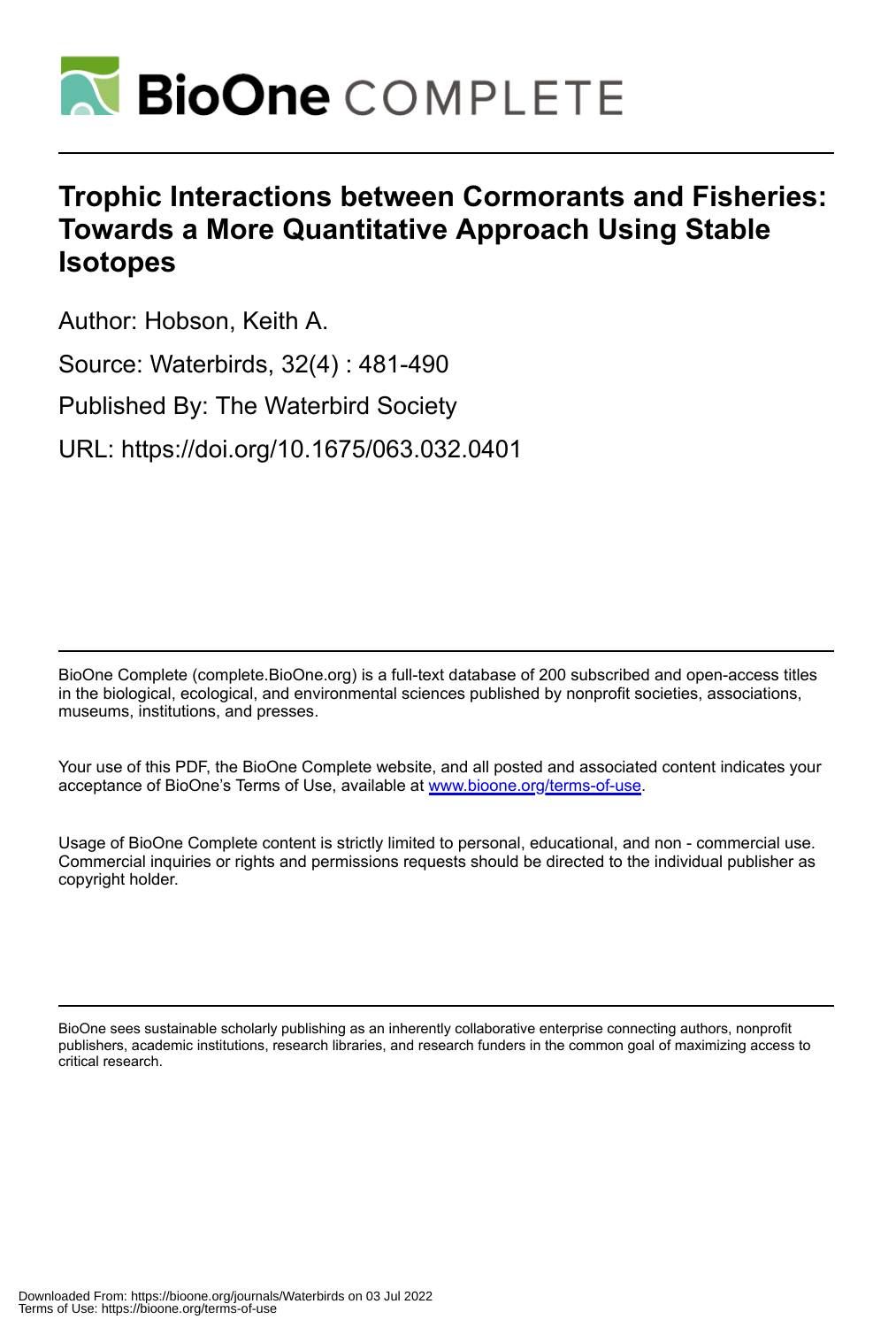# **WATERBIRDS**

### **JOURNAL OF THE WATERBIRD SOCIETY**

VOL. 32, NO. 4 2009 PAGES 481-616

## **Trophic Interactions Between Cormorants and Fisheries: Towards a More Quantitative Approach Using Stable Isotopes**

#### KEITH A. HOBSON

Environment Canada, 11 Innovation Blvd., Saskatoon, Saskatchewan, S7N 3H5, Canada E-mail: Keith.Hobson@ec.gc.ca

**Abstract.—**Double-crested Cormorants (*Phalacrcorax auritus*) and other piscivorous birds are frequently implicated in having negative effects on commercial and sport fisheries despite the fact that several studies suggest that such effects may be infrequent. Increases in cormorant populations in North America over the last decades have fueled the debate further and population controls, official and unofficial, are in effect in several jurisdictions. Of importance to the management community is the need to obtain the best information on actual diets of cormorants throughout their annual cycle but particularly on the temperate breeding grounds where they frequently overlap with fisheries. Despite success in quantifying seabird diets, managers have yet to exploit the potential of the stable isotope approach to examine trophodynamics of cormorants where they can potentially interfere with fisheries. Here, the use of stable isotope methods ( $\delta^{15}N$  and  $\delta^{13}C$ ) to quantitatively predict trophic interactions between cormorants and their prey are recommended to augment conventional dietary approaches. The stable isotope approach is particularly suited to situations where birds feed at a single, well-defined lake or waterbody. The approach can provide a quantitative estimate of fish consumption to species or species groups in cases where such groups are isotopically distinct. This paper is intended to provide the research and management communities with the necessary background to apply stable isotope methods to better assess diets of cormorants and other piscivorous waterbirds. *Received 21 December 2007, accepted 28 June 2009.*

**Key words.—**Carbon-13, Double-crested Cormorants, nitrogen-15, *Phalacrocorax auritus*, stable isotopes, fisheries. Waterbirds 32(4): 481-490, 2009

Recovery or increases in populations of Double-crested Cormorants (*Phalacrocorax auritus*) in North America have been met with concern over the potential impact this may have on sport and commercial fisheries, especially on their temperate freshwater breeding grounds (Nettleship and Duffy 1995; Wires and Cuthbert 2006). Indeed, concern over impacts to fisheries forms one of the key platforms of current and proposed management actions to reduce continental cormorant populations. Several previous studies have examined relative proportions of prey species in diets of cormorants and used this information to estimate the total biomass of commercially valuable species taken during the period the birds are present (e.g. Glahn and Brugger 1995; Johnston *et al*. 2002; Rudstam *et al*. 2004). Such information can assist with predictions

of the role cormorants play as predators of various species and size classes of fish and can also allow a comparison of avian vs. human consumption for any given system.

As for many colonial waterbirds, cormorants are amenable to dietary analysis because nestlings and pre-fledged individuals readily regurgitate prey once disturbed on colonies and vast numbers of individual boluses of prey items can be obtained in a single visit to a colony (Hobson *et al*. 1989). Properly timed visits allow a reasonable assessment then of the diets of young birds and, if enough visits are conducted over the season, a reasonable picture of the relative importance of prey items to growing birds is possible. For adults, this approach is less effective because adults often flush before they are approached closely. Adult diet must then be inferred from the regurgitation of pellets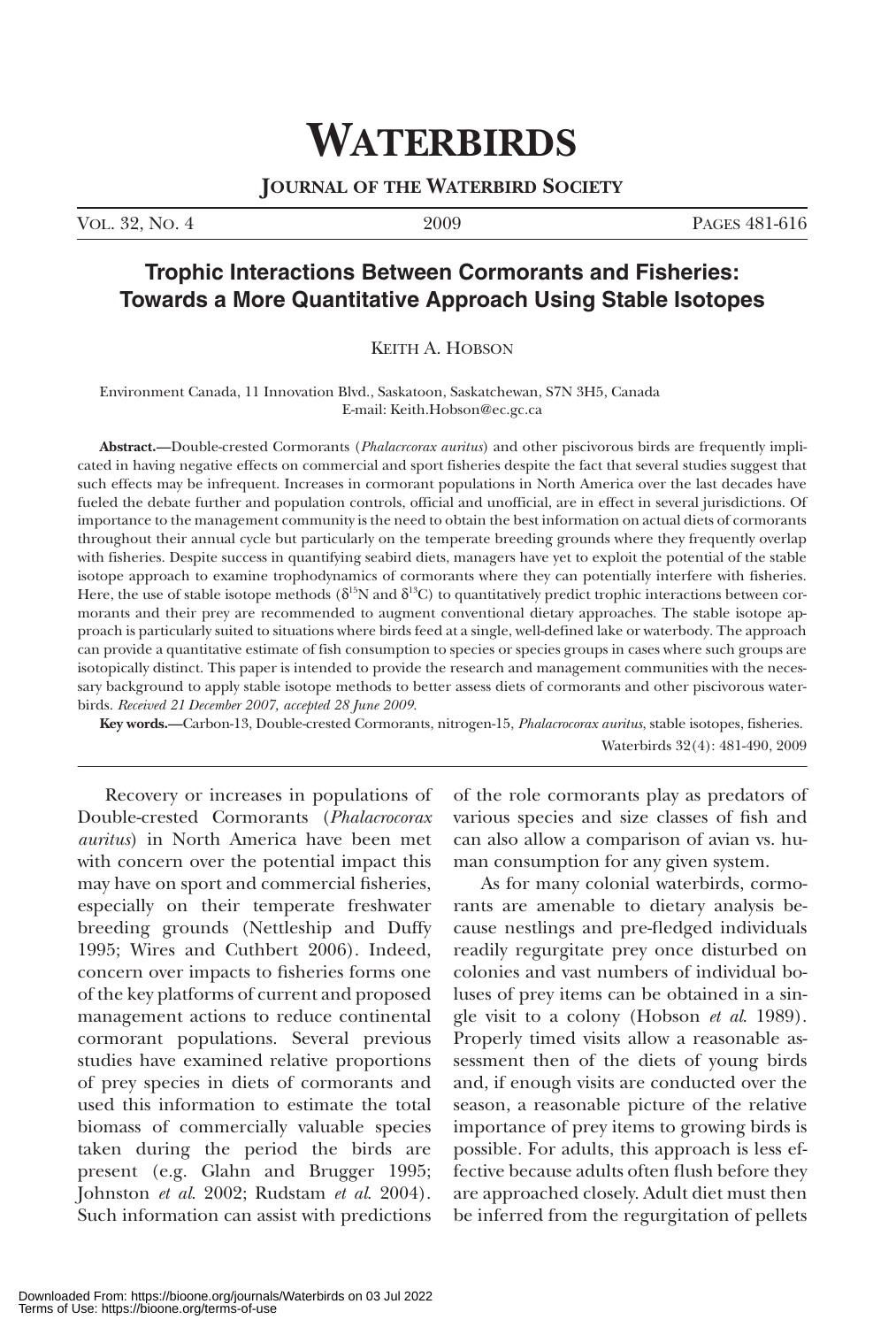found at colonies or the direct examination of stomach contents through lethal collections or through stomach flushing if birds can be captured. Often stomachs are empty and typically provide a very short-term snapshot of individual diet. Adult diet is typically poorly known relative to the diet of young birds (Neuman *et al.* 1997; Forero *et al*. 2002; Hobson *et al*. 2002).

Understanding diets of waterbirds is fundamental to understanding their ecology and there has been much concern over the reliability of quantitative estimates based on conventional techniques such as stomach sampling, scat and pellet analyses or direct observation (Duffy and Jackson 1986). In the case of cormorants and other species that are of management concern, drawbacks of such conventional approaches are potentially serious. Fortunately, the development of stable isotope methods to quantitatively assess the relative contributions of isotopically distinct food types to the diets of consumers has provided an additional tool to assist investigators. However, despite the potential of this tool and the numerous applications of stable isotope measurements to infer diet or feeding location of seabirds including cormorants (Mizutani *et al*. 1990, 1991; Hobson *et al*. 1994; Bearhop *et al*. 1999; Forero and Hobson 2003), the approach has hitherto not been embraced by researchers and managers interested in the impacts of Doublecrested Cormorants and other species on commercial and sport fisheries. The purpose of this paper is to provide the necessary background required to understand and apply the stable isotope method to investigating interactions between cormorants or other piscivorous waterbirds and their fish prey base.

#### Stable Isotopes in Ecological Studies

There are several texts that are useful in applying stable isotopes in ecological studies (Kelly 2000; Martinez del Rio and Wolf 2005; Karasov and Martinez del Rio 2007; Michener and Lajtha 2007; Inger and Bearhop 2008). Here, emphasis will be placed on the elements carbon and nitrogen both of which have two stable isotopes  $(^{13}C, ^{12}C; ^{15}N, ^{14}N)$  but additional information is possible from the measurement of the isotopes of sulfur  $(^{34}S, ^{32}S)$ , hydrogen  $(^{2}H, ^{1}H)$  and oxygen  $(^{18}O, ^{16}O)$ . In all applications of stable isotope methods in ecological studies, we are interested in the relative abundance of the heavier to lighter isotope (e.g.  ${}^{13}C/{}^{12}C; {}^{15}N/$ <sup>14</sup>N) expressed in delta (δ) notation relative to international standards (e.g.  $\delta^{13}$ C,  $\delta^{15}$ N).

Isotopic Discrimination and Foodwebs

Carbon and nitrogen enter foodwebs with stable isotope ratios that reflect a number of possible biogeochemical processes. In aquatic foodwebs, a prime determinant of these ratios is the corresponding ratios in inorganic nutrients (Finlay and Kendall 2007). Plant photosynthetic pathway can further dramatically alter the isotopic ratio of fixed carbon and this resembles a C3 pathway for most freshwater aquatic systems. Dissolved inorganic nitrogen (DIN) isotope values will influence foodweb  $\delta^{15}N$  values. Once fixed at the base of the foodweb in primary production, stable isotope values in consumer and prey typically undergo a step-wise enrichment with trophic level:

$$
\delta X_{t} = \delta X_{d} + \Delta_{dt} \tag{1}
$$

where  $\delta X_t$  is the stable isotope ratio of the tissue (t) in the consumer,  $\delta X_d$  the stable isotope ratio of the diet (d) and  $\Delta_{\rm dt}$  is the isotopic discrimination factor between diet and consumer tissue. So, if we know  $\Delta_{\rm dt}$  and  $\delta X_{\rm t}$ , we can derive  $\delta X_d$  through subtraction. Put another way, we can predict the stable isotope value of the prey if we measure the stable isotope ratio in a given consumer's tissue for which we know the appropriate discrimination factor associated with that tissue.

Determination of the appropriate isotopic discrimination factor for the consumer of interest provides an extremely powerful means to infer the isotopic value of the diet. Moreover, if we know the discrimination factors associated with each trophic step from primary production, it is possible to reconstruct the trophic position of the consumer of interest. Trophic position is a much more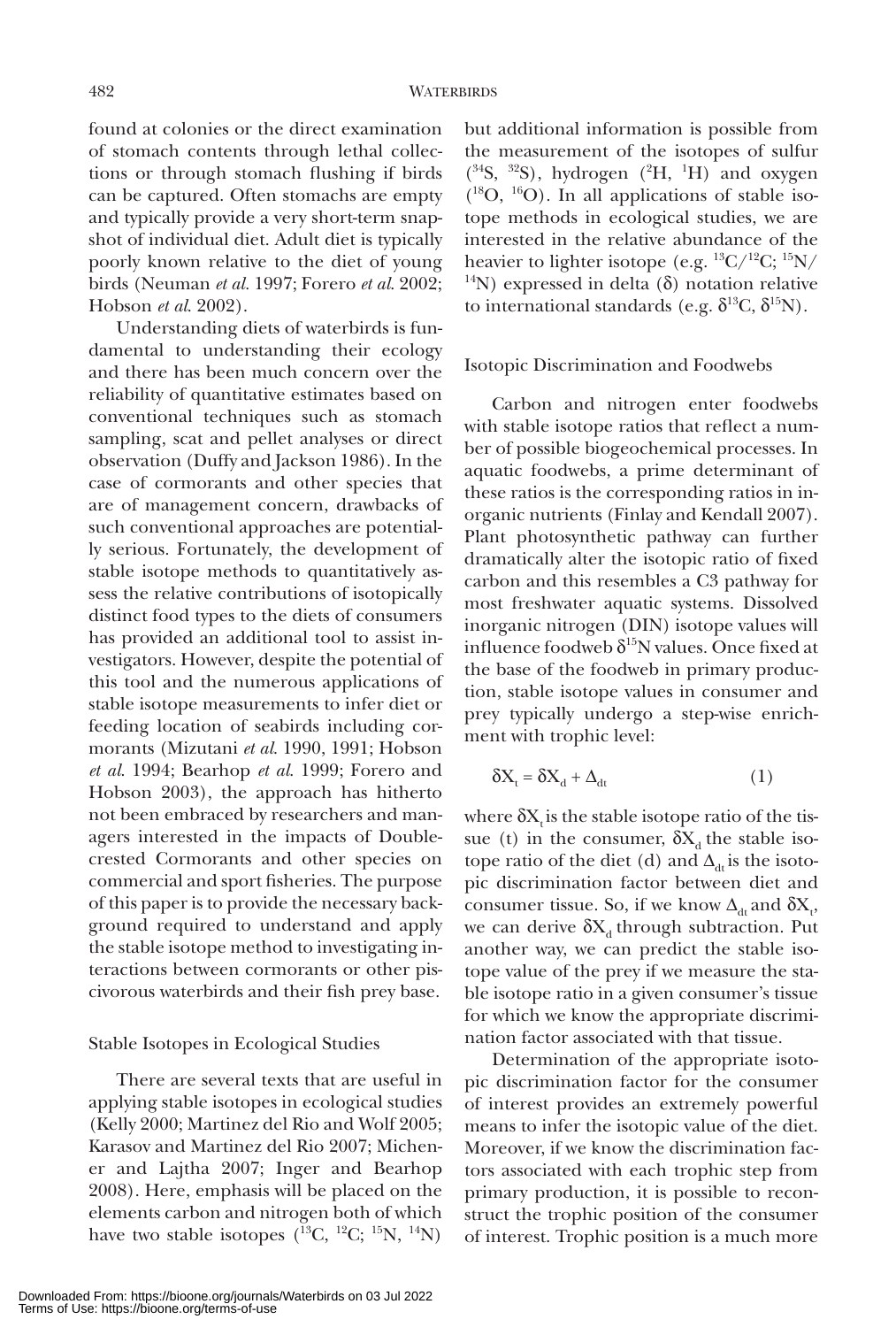useful currency than the stable isotope value alone. Even though we know that the magnitude of the isotopic discrimination factor can change across trophic steps, most researchers have previously assumed a constant enrichment factor can be applied within foodwebs and have used this to model trophic position.

Table 1 summarizes our state of knowledge for isotopic discrimination factors between diet and whole blood or feathers of waterbirds. These studies range from those opportunistic investigations using captive zoo animals with varying assumptions concerning the isotopic homogeneity of diets (Mizutani *et al*. 1992) to careful experimental studies designed to control diets as carefully as possible (Evans-Ogden *et al*. 2004). While there is considerable variation in derived diet-tissue discrimination factors, the overall means of +0.7 and +2.7‰ for blood, and +1.5 and  $4.0\%$  for feather  $\Delta\delta^{13}$ C and  $\Delta \delta^{15}$ N values, respectively, provides a useful first approximation for diet and trophic modeling if birds can be captured (Fig. 1; see also Post 2002). In cases where birds are taken lethally, stable isotope measurements of muscle and liver tissues can also provide estimates of diet but the diet-tissue isotope value for these tissues is less well known (Table 1).

Aquatic foodwebs have isotopic structure that roughly corresponds to strong trophic effects on  $\delta^{15}$ N values, weaker trophic effects on  $\delta^{13}$ C values, and strong effects on  $\delta^{13}$ C of algal or benthic vs. phytoplankton or pelagic sources of primary production. Using a dual isotope approach can readily assist us in identifying dietary dependence on fish groups that differ trophically (i.e. primarily using  $\delta^{15}$ N values; Hobson *et al.* 1994) as well as in their relative dependence on zooplankton and zoobenthos (i.e. using  $\delta^{13}$ C values; Hobson and Welch 1992; France 1995; Vander Zanden and Vadeboncoeur 2002).

#### Dietary Integration and the Isotopic Clock

Previous researchers have estimated the isotopic turnover rates for various animal tissues using captive studies. The uptake of the new isotopic dietary signal is traced until equilibrium conditions are reached and an exponential equation of the form:

$$
\delta X(t) = a + b e^{(\lambda t)} \tag{2}
$$

where  $\delta X(t)$  is the stable isotope value of a given tissue as a function of time, *a* is the asymptotic tissue value, *b* is the magnitude of the isotopic shift in diets, and  $\lambda$  is the fractional rate of isotope incorporation. Curves of this form fit the empirical data well but recent advances have been made that linearize the relationship to account for more than one potential isotopic pool contributing to the tissue isotope turnover (Cerling *et al.* 2007; but see Wolf *et al*. 2009). Based on the avian survey of Carleton and Martínez del Rio (2005), we expect the turnover of carbon in whole blood to approximately follow the relationship:

half life(m) = 
$$
7.6 \log(m) - 1.2
$$
 (3)

So, for a cormorant with a body mass of 2300g, the approximate half life of carbon in whole blood is 24.4 d. This suggests that blood measurements in cormorants reflects at least two months of dietary integration (i.e. > two half lives). For chicks, obviously the period of integration will be less, depending on the age of the individual and a component of turnover related to growth can also be modeled (Wolf *et al*. 2009).

A useful aspect of isotopic applications is that different tissues from the same individual will provide information on diet for different time periods. If carcasses are available, the analysis of liver stable isotope values will provide relatively short periods of dietary integration (of the order of a week for a cormorant) whereas muscle or whole blood, will provide information on diet over a period of about a six weeks. Bone collagen, with extremely slow turnover, can represent the lifetime average diet of an adult but will be biased to the period of bone growth in younger birds. If non destructive sampling is possible, then blood plasma and cellular fractions provide the same periods of integration as liver and muscle, respectively. Feathers will also provide dietary information for the period of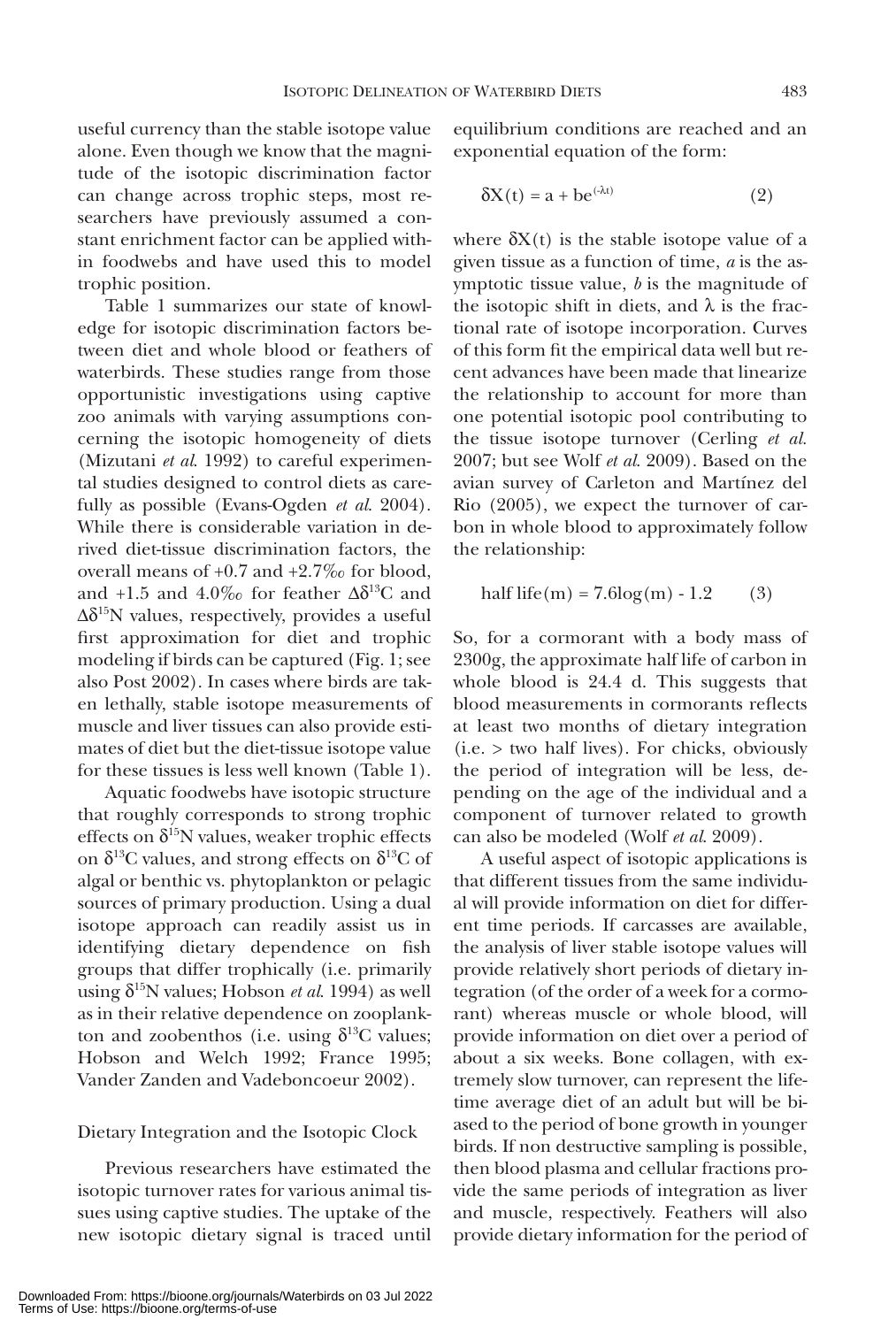|                                              |                       |                         | Discrimination factors $(\%_0)$           |                                                   |
|----------------------------------------------|-----------------------|-------------------------|-------------------------------------------|---------------------------------------------------|
| Species                                      | z                     | $8^{13}C$               | $N_{\rm g1}$                              | Source                                            |
| WHOLE BLOOD                                  |                       |                         |                                           |                                                   |
| King Penguin (Aptenodytes patagonica)        |                       |                         | 2.1                                       | Cherel et al. $(2005)$ *                          |
|                                              | $\circ$               | $-0.6$                  |                                           | (2005)<br>Cherel et al.                           |
| Rockhopper Penguin (Eudyptes chrysocome)     | $\Xi$                 | $0.59$<br>$0.59$        | $1.301$<br>$1.913$                        | Cherel et al. $(2005)$ *                          |
| Ring-billed Gull (Larus delawarensis)        | 14<br>$\Box$          |                         |                                           | Hobson and Clark (1992)<br>Cherel et al. $(2005)$ |
| Great Skua (Catharacta skua)                 |                       | $\Box$                  |                                           | Bearhop et al. (2002)                             |
|                                              | $\sigma$ $\sigma$ $+$ |                         |                                           | Bearhop et al. (2002)                             |
| Dunlin (Calidris alpina pacifica)            |                       | $2.3$<br>$1.3$          |                                           | Evans Ogden et al. (2004)                         |
| Tufted Puffin (Fratercula cirrhata)          |                       | $-0.3$                  |                                           | Williams et al. (2007)                            |
| Mean                                         |                       | 0.4                     |                                           | $\exists$                                         |
|                                              |                       | 0.6                     | $\frac{2.7}{2.7}$                         | $\text{Excluding } (*)$                           |
| <b>FEATHERS</b>                              |                       |                         |                                           |                                                   |
| Humboldt's Penguin (Spheniscus humboldti)    | $\overline{16}$       |                         | $\tilde{0}$<br>$+$<br>4.8                 | Mizutani et al. $(1992)$                          |
| King Penguin (Aptenodytes patagonica)        | $\circ$               | 0.3                     | $\begin{array}{c} 2.5 \\ 3.5 \end{array}$ | Cherel et al. $(2005)$                            |
|                                              | $\circ$               | 0.1                     |                                           | ⋇<br>Cherel et al. $(2005)$                       |
| Rockhopper Penguin (Eudyptes chrysocome)     | $\Box$                | 0.1                     | 4.4                                       | Cherel et al. $(2005)$ *                          |
|                                              | $\Box$                | 0.6                     | $\begin{array}{c} 2.5 \\ 2.7 \end{array}$ | Cherel et al. $(2005)$                            |
| Common Cormorant (Phalacrocorax carbo)       | $\overline{17}$       |                         |                                           | Mizutani et al. (1992)                            |
|                                              | $\infty$              | 2.3                     | 4.2                                       | Bearhop et al. (1999)                             |
| European Shag (Phalacrocorax aristotelis)    | 12                    | 2.0                     | 3.6                                       | Bearhop et al. (1999)                             |
| Ring-billed Gull (Larus delawarensis)        | 14                    | 1.3<br>$\ddot{}$<br>0.2 | 0.2<br>$3.0 \pm$                          | Hobson and Clark (1992)                           |
| Black-tailed Gull (Larus crassirostris)      | 22                    |                         | 0.8<br>$+$<br>5.3                         | Mizutani et al. $(1992)$                          |
| Great Skua (Catharacta skua)                 | 24                    | 2.1                     | 4.6                                       | Bearhop et al., 2002                              |
| Common Murre (Uria aalge)                    | $\Xi$                 | $2.5 \pm 0.2$           | 0.2<br>$3.6 \pm 1$                        | Becker et al. (2007)                              |
|                                              | $\Box$                | $1.9 \pm 0.3$           | $\pm$ 0.2<br>3.7                          | Becker et al. (2007                               |
|                                              | $\infty$              | $1.0 \pm 0.1$           | $\pm$ 0.4<br>3.3                          | Thompson and Furness (1995)                       |
| Arctic Tern (Sterna paradisaea)              | $^{\circ}$            | $2.1 \pm 0.1$           | $\pm$ 0.2<br>3.4                          | (1995)<br>Thompson and Furness                    |
| Nankeen Night Heron (Nycticorax caledonicus) | 8                     |                         | $\pm$ 0.3<br>Q,                           | Mizutani et al. (1992)                            |

484 WATERBIRDS

# Downloaded From: https://bioone.org/journals/Waterbirds on 03 Jul 2022 Terms of Use: https://bioone.org/terms-of-use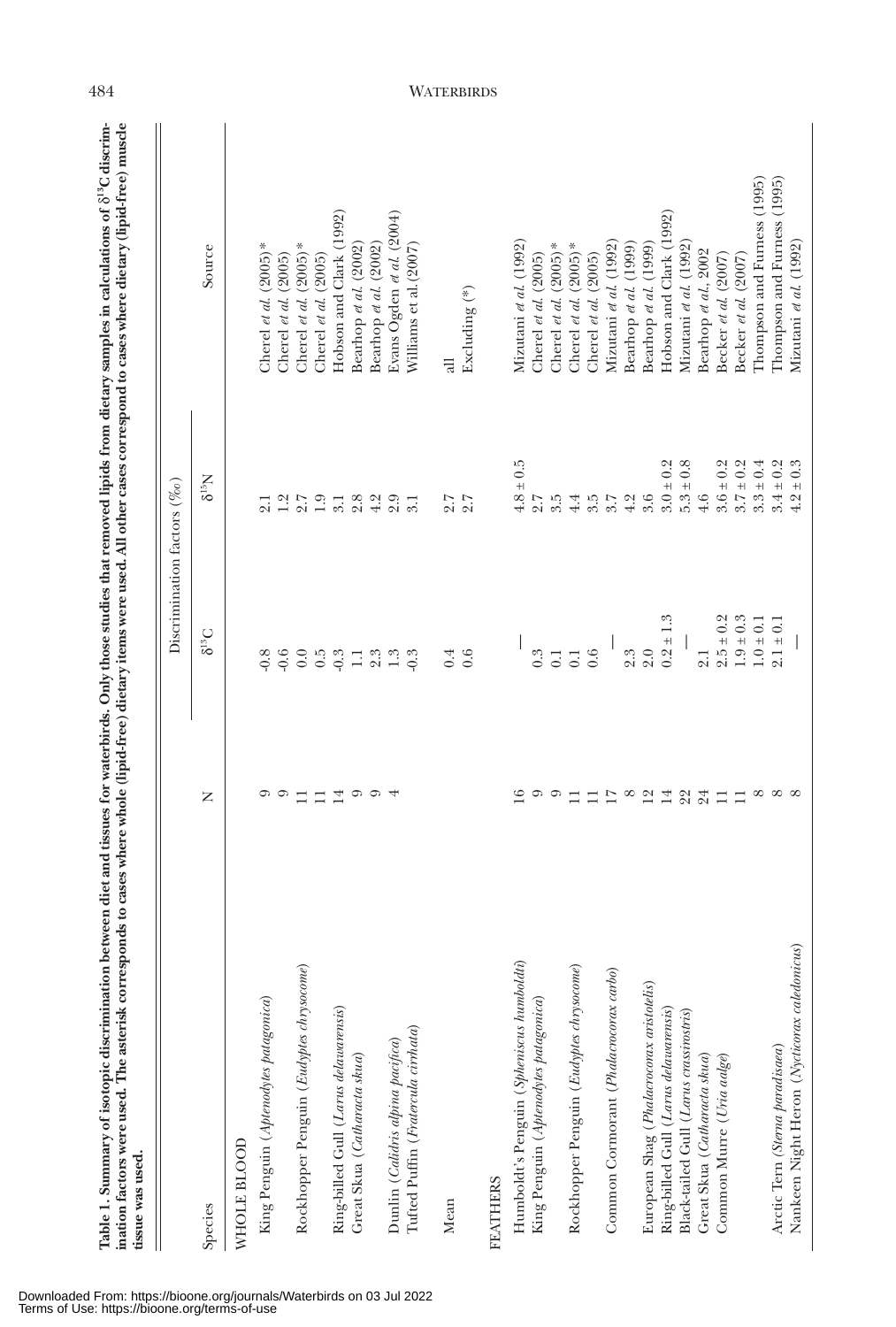| free) muscle tissue was used.                                                  |    | $\vdots$                 |                                 | $\frac{1}{2}$                                     |  |
|--------------------------------------------------------------------------------|----|--------------------------|---------------------------------|---------------------------------------------------|--|
|                                                                                |    |                          | Discrimination factors $(\%_0)$ |                                                   |  |
| Species                                                                        | Z  | $5^{13}C$                | $N_{\rm GI}$                    | Source                                            |  |
|                                                                                |    | $\overline{\phantom{a}}$ | $3.9 \pm 0.2$                   | Mizutani et al. (1992)                            |  |
| Great White Egret (Egretta alba)<br>Grey Heron (Ardea cinerea)                 | ∞  | I                        | $4.3 \pm 0.4$                   | Mizutani et al. (1992)                            |  |
| Scarlet Ibis (Eudocimus ruber)<br>White Ibis (Eudocimus albus)                 | 18 | I                        | $4.5 \pm 0.4$                   | Mizutani et al. (1992)                            |  |
|                                                                                | 23 | $\overline{\phantom{a}}$ | $4.3 \pm 0.5$                   | Mizutani et al. (1992)                            |  |
| Flamingo (Phoenicopterus spp.)                                                 | 14 | I                        | $5.6 \pm 0.3$                   | Mizutani et al. (1992)                            |  |
| Mean                                                                           |    |                          | $4.0$                           | $\overline{a}$                                    |  |
|                                                                                |    | 1.5                      | 4.0                             | Excluding $(*)$                                   |  |
| <b>MUSCLE</b>                                                                  |    |                          |                                 |                                                   |  |
| Great Cormorant (Phalacrocorax carbo)<br>Ring-billed Gull (Larus delawarensis) |    | 0.3<br>1.3               | 1.4<br>2.4                      | Hobson and Clark (1992)<br>Mizutani et al. (1992) |  |
| LIVER                                                                          |    |                          |                                 |                                                   |  |
| Great Cormorant (Phalacrocorax carbo)<br>Ring-billed Gull (Larus delawarensis) |    | $-0.4$<br>4.2            | 2.7<br>4.8                      | Hobson and Clark (1992)<br>Mizutani et al. (1992) |  |

Table 1. (Continued) Summary of isotopic discrimination between diet and tissues for waterbirds. Only those studies that removed lipids from dietary samples in calculations of  $\delta^{18}$ C discrimination factors were used. T **Table 1. (Continued) Summary of isotopic discrimination between diet and tissues for waterbirds. Only those studies that removed lipids from dietary samples in calculations of** δ**13C discrimination factors were used. The asterisk corresponds to cases where whole (lipid-free) dietary items were used. All other cases correspond to cases where dietary (lipid-** ISOTOPIC DELINEATION OF WATERBIRD DIETS 485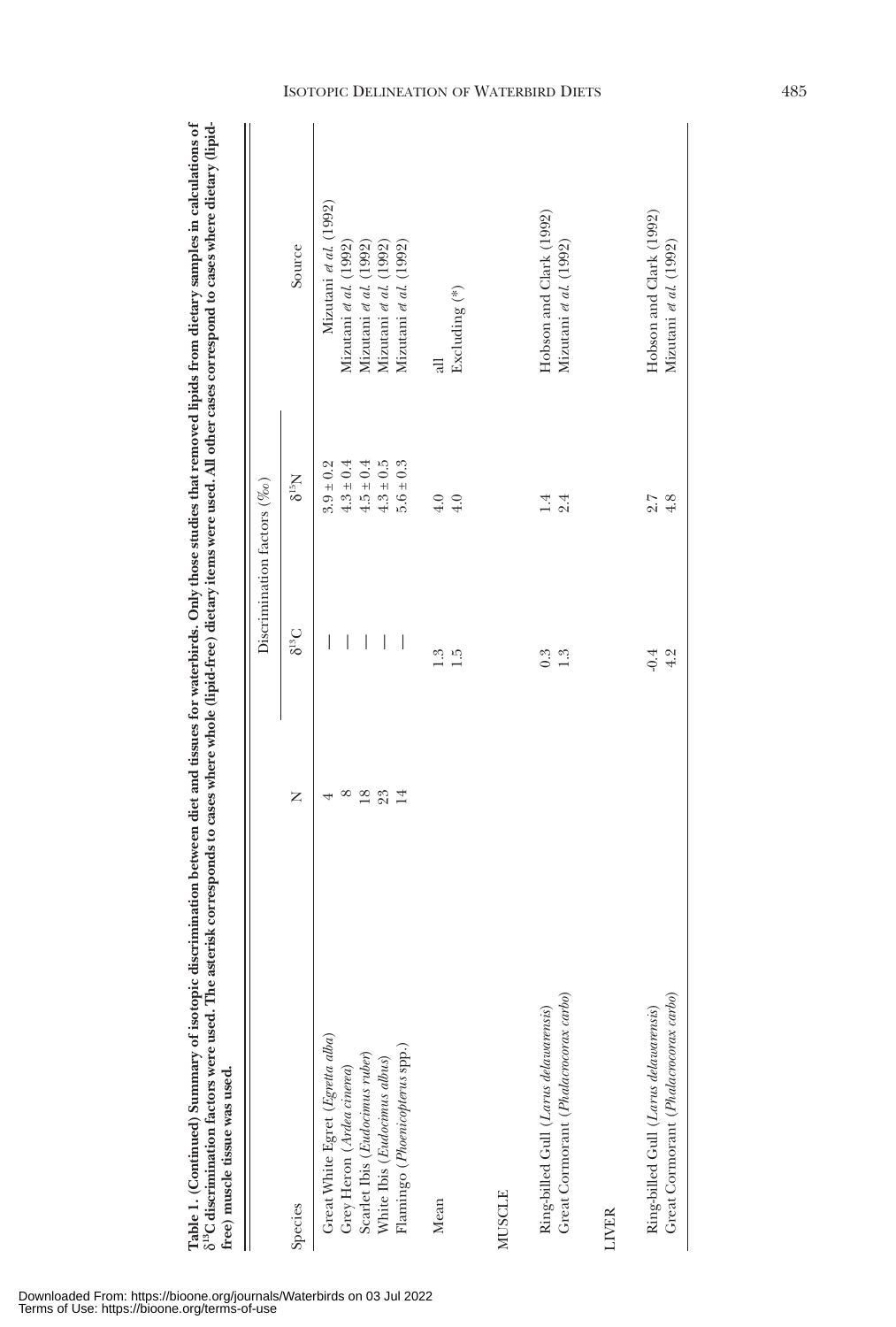

**Figure 1. Depiction of isotopic discrimination between diet and blood, feathers, muscle and liver expected for cormorants and other piscivorous waterbirds. Here, discrimination factors from Mizutani** *et al.* **(1992) were used for muscle and liver and mean values from Table 1 for blood and feathers.**

growth and so are an excellent means of delineating diet for the post-breeding period. Claws are continuously growing and so provide the opportunity to sample over relatively long periods of integration (due to slow growth). So, a recently arrived bird on the breeding grounds is expected to have claws corresponding to the winter growth period.

#### Mixing Models

When isotopically distinct dietary items are available to a consumer, the relative inputs of these items can often be calculated using mixing models. The general rule-ofthumb is that it is possible to delineate the contributions of *n* isotopically distinct inputs using *n* - 1 stable isotopes (Phillips and Gregg 2001). So, for studies using  $\delta^{15}N$  and  $\delta^{13}$ C measurements of cormorant tissues, it is possible to infer dietary inputs from three isotopically distinct prey types. The so-called isotopic endpoints representing three groups of fish are depicted in Fig. 2 loosely based on real isotopic data of fish communities summarized in Vander Zanden and Vadeboncoeur (2002). Endpoints shown in Fig. 2 represent the values one would expect for cormorant tissues if they fed 100% on that endpoint and so are derived from actual fish muscle tissue corrected for isotopic discrimination to cormorant blood. Similar



**Figure 2. Hypothetical mixing model for cormorant blood with three possible isotopically distinct dietary endpoints. Note that each endpoint represents the value of cormorant blood expected from an exclusive diet of that prey group. Model based on average discrimination factors for blood shown in Table 1.**

models could be used for any cormorant tissue providing the diet-tissue isotope discrimination factors are known for that tissue type. Fortunately, software is freely available from the U.S. Environmental Protection Agency (EPA) that allows the quick calculation of relative inputs based on *n* inputs and *n*-1 stable isotopes (http://www.epa.gov/wed/pages/models/stableIsotopes/isotopes.htm, accessed June 26 2009). Also, recent advancements have now been made that use a Bayesian statistical treatment for isotopic mixing models (see http://statacumen.com/sisus/, accessed June 26 2009). The hypothetical example shown in Fig. 2 assumed a cormorant blood isotope value of 15.5‰ ( $\delta^{15}N$ ) and has the solution of 61.2% cisco/alewife, 16.0% whitefish/sucker and 22.9% walleye.

A useful refinement of the mixing model approach has been the use of probabilistic models for coping with situations where there are more than *n* isotopically distinct inputs to diets when using *n* - 1 isotopes (Phillips and Gregg 2003). This provides a means of delineating ranges of possible solutions that place maximum and minimum limits on the possible input of any particular prey or prey species group (e.g. Urton and Hobson 2005). Readers should be aware that mixing models are based on several assumptions including dietary equilibria, lack of metabolic routing, and equal digestibility of various prey types.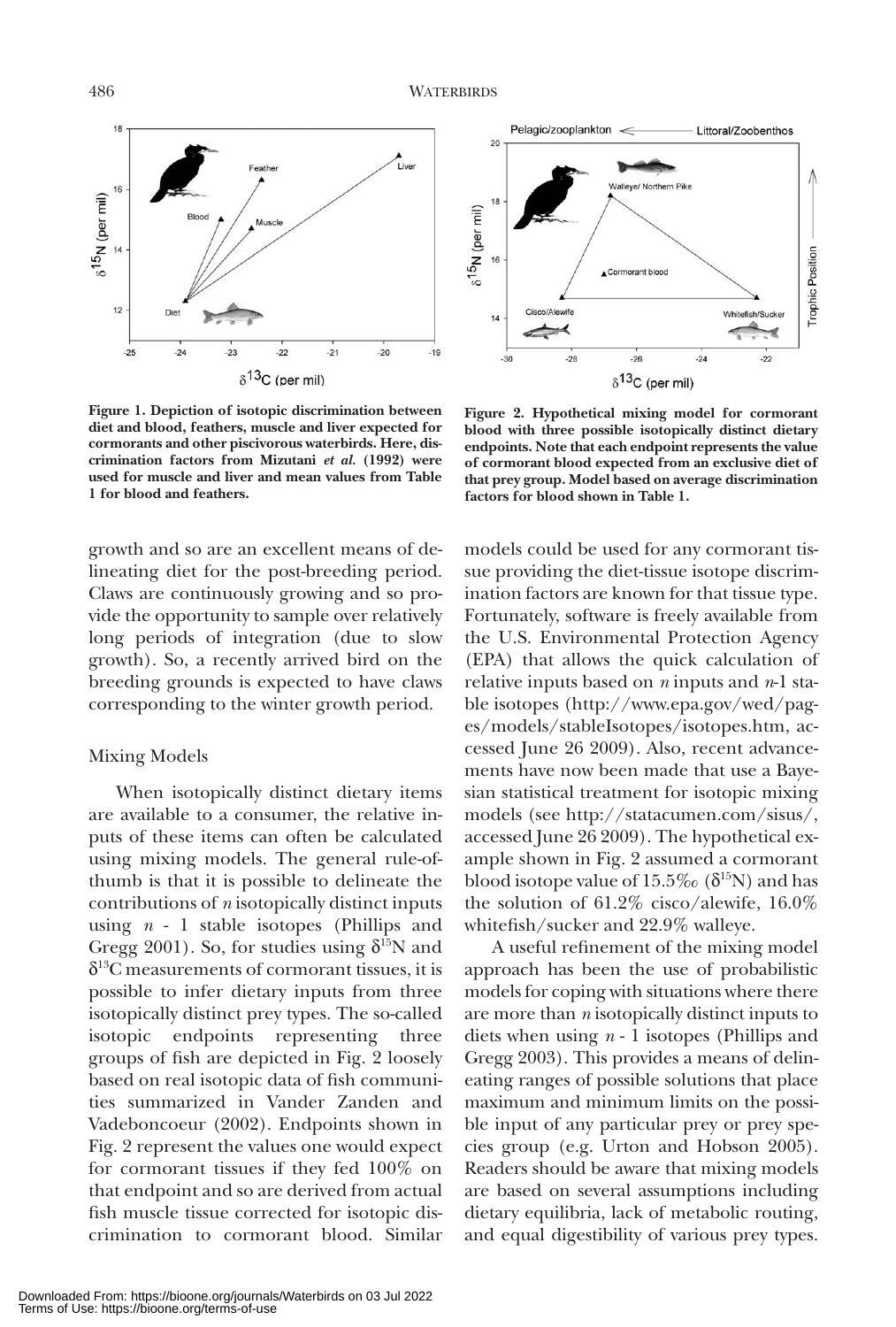Also, while not presented here, there is also a need to associate error estimates to derived prey contributions. Software developed by the EPA is available for this purpose.

Isotopic Template for Estimating Cormorant Diet

*The Common Currency of Trophic Level.* A major benefit of using stable isotopes to quantify diet of Double-crested Cormorants or other piscivorous waterbirds is that they often forage in a single lake or waterbody. This provides the opportunity to establish the isotopic structure of the aquatic foodweb leading to birds. In addition, since different waterbodies may have different baseline isotopic signatures of primary production, isotopic values of consumers in one system are not always identical to those of the same consumers in another system even if their feeding ecology and trophic position remain the same. One way of rendering isotopic data comparable among systems is to convert isotope data to trophic level (TL) based on  $\delta^{15}N$ measurements, or to normalize foodweb  $\delta^{15}$ N values to that of a primary herbivore such as a filter feeding bivalve (Vander Zanden *et al.* 1997). Ideally, TL of cormorants would be derived after establishing isotopically the TL of all foodweb components. Trophic level determinations using stable isotope values entail measurements of primary production (TL1), primary herbivores (TL2), primary carnivores (TL3), secondary carnivores (TL4) and so on. Such an approach will be particularly appropriate in systems that are well studied isotopically due to interest in sources of primary production, fish and invertebrate ecology, contaminant flow, and foodweb energetics in general (Hobson and Welch 1992; Cabana and Rasmussen 2002; Vander Zanden and Rasmussen 2001). Here, cormorant investigations could be a simple addition to an established isotope model using the diet-tissue isotopic discrimination factors derived from Table 1. In cases where isotopic (aquatic) foodweb models do not exist, useful management information could be based on the delineation of cormorant TL following the measurement

of the basic trophic guilds of fish available to cormorants. An evaluation of cormorant TL relative to that of forage fish vs. piscivorous fish is a useful approach that can be used in the absence of detailed foodweb isotope data. In the example depicted in Fig. 2, a cisco/ alewife forage fish TL of the order of 3.0-3.5 and a walleye/pike TL of the order of 4.0-4.5 is used. In the hypothetical system depicted in Fig. 2 with forage fish arbitrarily set at TL 3, the TL of cormorants would be as follows:

$$
TL_{\text{comm}} = 3 + (\delta^{15} N_c - \delta^{15} N_f)/2.7
$$
 (4)

Where  $\delta^{15}N_c$  is the  $\delta^{15}N$  value of the cormorant tissue,  $\delta^{15}N_f$  that of the forage fish and 2.7‰ is the diet-tissue discrimination factor between diet and cormorant blood.

*The Common Currency of Percent Littoral Input*. Quantifying the relative use of prey dependent on zooplankton vs. zoobenthos using  $\delta^{13}$ C measurements is possible. Here, we rely on the isotopic enrichment of phytoplankton vs. macrophyte or algal forms of primary production. Vander Zanden and Vadeboncoeur (2002) provide an approach for standardizing lake fish samples to the percent reliance on zooplankton vs. zoobenthos secondary production:

$$
\%\text{ Contribution of Littoral} =\n(\delta^{13}C_f - \delta^{13}C_p) / (\delta^{13}C_l - \delta^{13}C_p)
$$
\n(5)

Where  $\delta^{13}\text{C}_{\text{p}}$   $\delta^{13}\text{C}_{\text{p}}$  and  $\delta^{13}\text{C}_{\text{p}}$  are the mean  $\delta^{13}$ C of the (fish) consumer, littoral prey, and pelagic prey, respectively. Equation 5 assumes no isotopic discrimination for  $\delta^{13}C$  at each trophic level but could readily be modified to assume a 1‰ value (or whatever). To make this useful for an analysis of percent take of cormorants of littoral secondary production, the following equation, using Equation 1, could be used:

% Contribution of Littoral =  
\n
$$
([\delta^{13}C_c - \Delta_{dt}] - \delta^{13}C_p) / (\delta^{13}C_l - \delta^{13}C_p)
$$
 (6)

Where  $\Delta_{\text{dt}}$  is the appropriate  $\delta^{13}$ C diet-tissue isotopic discrimination factor (i.e. +0.7‰ for blood and +1.4‰ for feather).

To summarize, if cormorant isotope data are to be compared among different popula-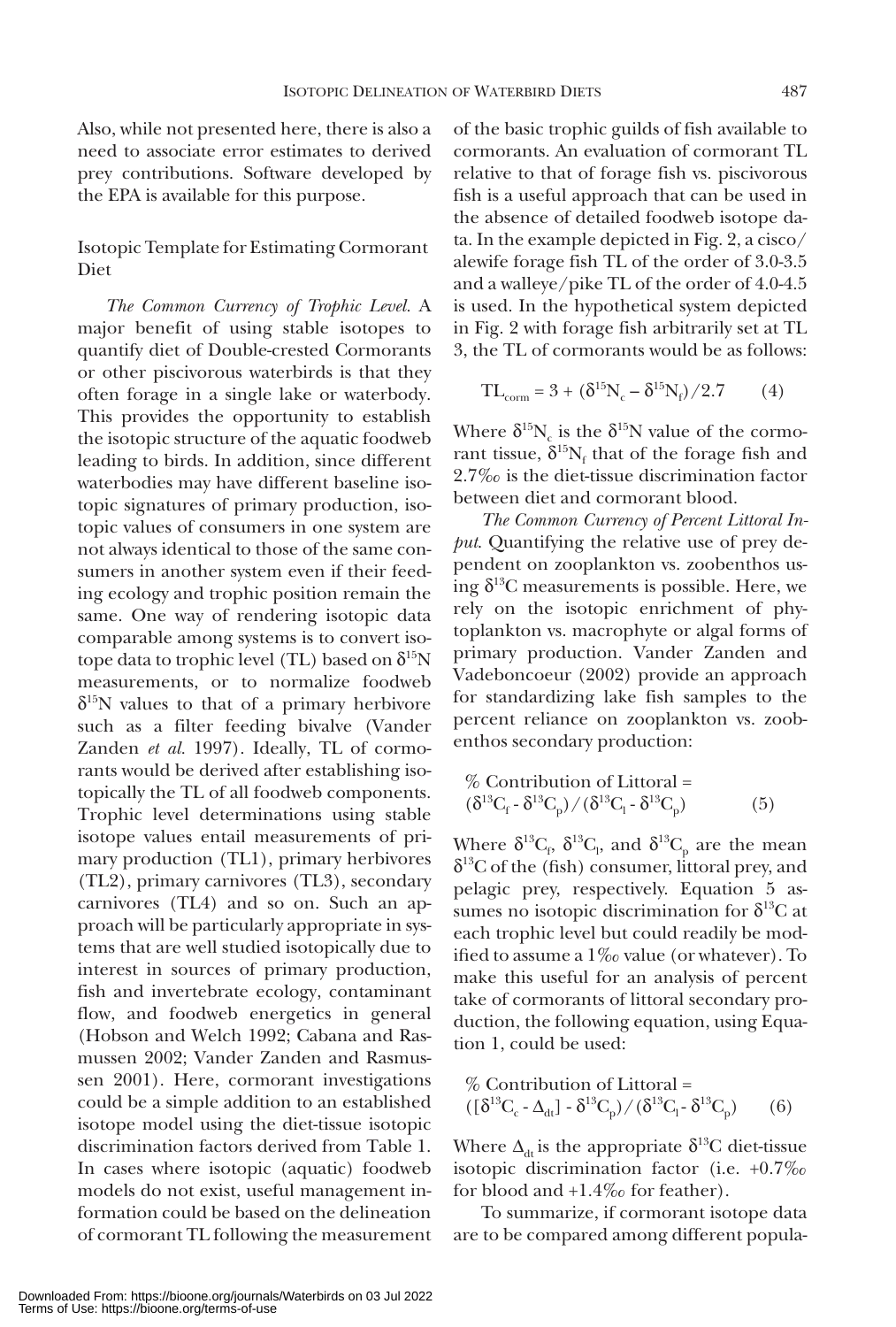tions, it is necessary to convert those isotope values to a common currency of TL and percent littoral input to diets because different aquatic foodwebs can be labeled differently at the level of primary production. In cases where only a single population is considered that feeds on a single aquatic foodweb, then a mixing model approach will likely be the most useful.

#### Other Considerations

The stable isotope approach will augment and not replace conventional dietary techniques previously used to assess the diets of cormorants and other piscivorous waterbirds. Stable isotope measurements are good estimators of trophic position and dependence on littoral vs. pelagic foodwebs. However, stable isotope models are often poor at providing detailed taxonomic information and so cannot typically distinguish species of prey within trophic or ecological guilds. The careful combination of conventional and isotopic approaches, together with other tools like fatty acid analyses, will provide the most complete picture. Whereas the isotope technique will provide the best estimates of total biomass being taken by trophic level and benthic vs. pelagic guilds, conventional dietary analyses will be extremely useful for estimating percent biomass allocations within these categories, especially for chicks whose diets can be estimated reasonably well with colony visits. However, stable isotope models can provide some key advantages. First, they provide information on assimilated and not just ingested foods. Second, they can provide an unbiased estimate of these diet types because they are not hampered by the shortcomings of biases associated with conventional approaches. Third, they provide time-integrated information that represents days to months of dietary integration depending on the tissue chosen.

While the determination of trophic level *per se* may seem a crude instrument with which to inform management decisions, the clear delineation between predatory game fish and forage fish appears to be a main point of contention with the management of cormorants in North America. Of course,

low trophic-level feeding does not necessarily mean birds are not taking younger life stages of commercially important species as most such species increase trophic position with length and age (Hobson and Welch 1995; McCarthy *et al*. 2004). Additionally, comparing trophic levels of cormorants with high trophic-level game fish can presumably inform questions of competition between these two predators. However, overwhelmingly, cormorants take smaller (median 12 cm) fish in proportion to their abundance (Durham 1955; Glahn *et al*. 1998; Hobson *et al*. 1989; Campo *et al*. 1993) and so managers will need to consider the likely or possible proportion of commercially valuable fish within the overall population of (low trophic level) small fish available to birds. Such considerations should also consider, of course, the possible positive effects of removal of small size classes on the average size of commercially valuable fish.

Finally, many freshwater and marine systems used by cormorants contain an impressive variety of prey species of varying ecology and isotopic signature. Indeed, some of these systems are so complex isotopically, or contain so many species at a given trophic level, that a simple two-isotope, three-source or multisource model will not provide particularly useful information. While it is possible that the addition of other isotopic measurements including  $\delta^{34} \text{S}$  and, more recently  $\delta^{2} \text{H}$ and  $\delta^{18}O$  (Hobson and Wassenaar, unpub. data), will assist in delineating useful dietary information, there will be cases where the isotope approach will simply be of little use. This would also be the case if birds foraged at a number of different water bodies that differ isotopically.

Given the seriousness of current and proposed management actions aimed at reducing cormorant populations in order to benefit commercial and sport fisheries, it behooves us to better understand cormorant diets across their range. This would better provide the first step in understanding if cormorants negatively impact fisheries. Establishing a more accurate understanding of cormorant trophic level will allow better estimates of fish biomass taken using energetics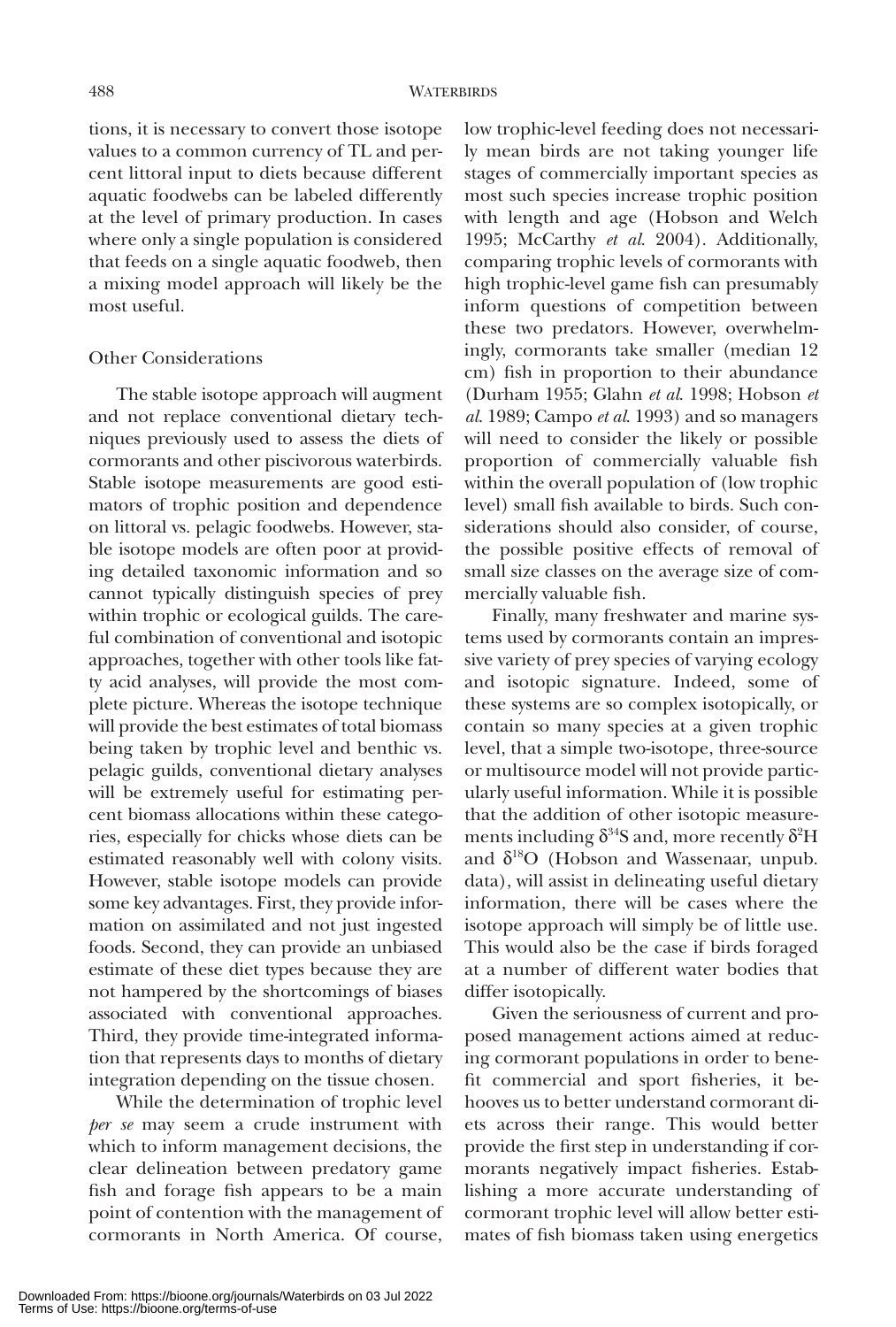models. Currently, blood and prey samples taken from juvenile cormorants during colony visits can provide key information for dietary estimates based on several weeks of assimilation. In those cases where adults are being killed for control measures there is simply no excuse not to archive tissue samples from a sample of these birds to be used in future isotopic analyses. The cost of isotope analyses for carbon and nitrogen is relatively low (of the order of \$10-15 US per sample) compared to the costs of control measures.

#### Designing Studies

Ideally, the use of stable isotope methods to assess diets of cormorants and their potential impact on fisheries would take in to account all sources of error and isotopic variance in both birds and their potential prey. It is typically impossible to predict the magnitude of isotopic variance in foodweb components *a priori* and so pilot assays are encouraged. The primary objective will be to describe the isotopic range of prey types encountered and to ensure that all prey trophic levels are adequately covered so that an isotopic biplot of (typically)  $\delta^{15}N$  and  $\delta^{13}$ C values will incorporate both trophic and benthic vs. pelagic components. Any prior knowledge of bird diet will of course be invaluable here and can inform Bayesian based mixing models. Sample sizes of prey for each category (including various size classes within species) will be at least 5-7 individuals and care will be taken to sample over a broad spatial context as large waterbodies can be structured isotopically due to various inputs of inorganic and organic nutrients (Wassenaar and Hobson, unpub. data).

The optimal time period of sampling of prey will depend on the tissue used. The use of feathers will require an understanding of the foodweb isotopic pattern late in the season whereas sampling muscle or blood will correspond more to 3-4 weeks within the sampling period. Seasonal changes in stable isotope values of prey are possible and generally poorly understood for most systems and so matching foodweb sampling with bird tissue dietary integration periods will be appropriate. Lipids will be removed from

prey and bird muscle samples allowing a protein pathway to be modeled. Where possible, non-destructive sampling of birds is encouraged, something easily achieved on colonies with nestlings but more difficult with adults.

#### **ACKNOWLEDGMENTS**

I thank C. Weseloh for handling the review of this manuscript. Two anonymous reviewers provided critical reviews. Environment Canada provided operating funds.

#### LITERATURE CITED

- Becker, B. H., S. H. Newman, S. Inglis and S. R. Beissinger. 2007. Diet-feather stable isotope (δ<sup>13</sup>C and δ<sup>15</sup>N) fractionation in Common Murres and other seabirds. Condor 109: 451-456.
- Bearhop. S., D. R. Thompson, S. Waldron, I. C. Russell, G. Alexander and R. W. Furness. 1999. Stable isotopes indicate the extent of freshwater feeding by cormorants *Phalacrocorax carbo* shot at inland fisheries in England. Journal of Applied Ecology 36: 75-84.
- Bearhop, S., S. Waldron, S. C. Votier and R. W. Furness. 2002. Factors that influence assimilation rates and fractionation of nitrogen and carbon stable isotopes in avian blood and feathers. Physiological and Biochemical Zoology 75: 451-458.
- Cabanna, G. and J. B. Rasmussen. 2001. Modeling food chain structure and contaminant bioaccumulation using stable nitrogen isotopes. Nature 372: 255-257.
- Campo, J. J., B. C. Thompson, J. C. Barron, R. C. Telfair II, P. Durocher and S. Gutreuter. 1993. Diet of Double-crested Cormorants wintering in Texas. Journal of Field Ornithology 64: 145-144.
- Carleton, S. A. and C. Martínez del Rio. 2005. The effect of cold-induced increased metabolic rate on the rate of 13C and 15N incorporation in House Sparrows (*Passer domesticus*). Oecologia 144: 226-232.
- Cerling, T. E., G. Bowen, J. R. Ehleringer and M. Sponheimer. 2007. The reaction progress variable and isotope turnover in biological systems. Pages 163-171 *in* Stable Isotopes as Indicators of Ecological Change. (T. E. Dawson and R. T. W. Siegwolf, Eds.). Academic Press, London.
- Cherel, Y., K. A. Hobson and S. Hassani. 2005. Isotopic discrimination between diet and blood and feathers of captive penguins: implications for dietary studies in the wild. Physiological and Biochemical Zoology 78: 106-115.
- Duffy, D. C. and S. Jackson. 1986. Diet studies on seabirds: a review of methods. Colonial Waterbirds 9: 1-17.
- Durham, L. 1955. Effects of predation by cormorants and gars on fish populations of ponds in Illinois. Unpublished Ph.D. Thesis, University of Illinois, Urbana, Illinois.
- Evans-Ogden, L. J, K. A. Hobson and D. B. Lank. 2004. Blood isotopic ( $\delta^{13}$ C and  $\delta^{15}$ N) turnover and diet-tissue fractionation factors in captive Dunlin. Auk 121: 170-177*.*
- Finlay, J. and C. Kendall. 2007. Stable isotope tracing of temporal and spatial variability in organic matter sources to freshwater ecosystems. Pages 283-333 *in* Stable Isotopes *in* Ecology and Environmental Science. Second Edition (R. Michener and K. Lajtha, Eds.). Blackwell Publishing, Oxford.